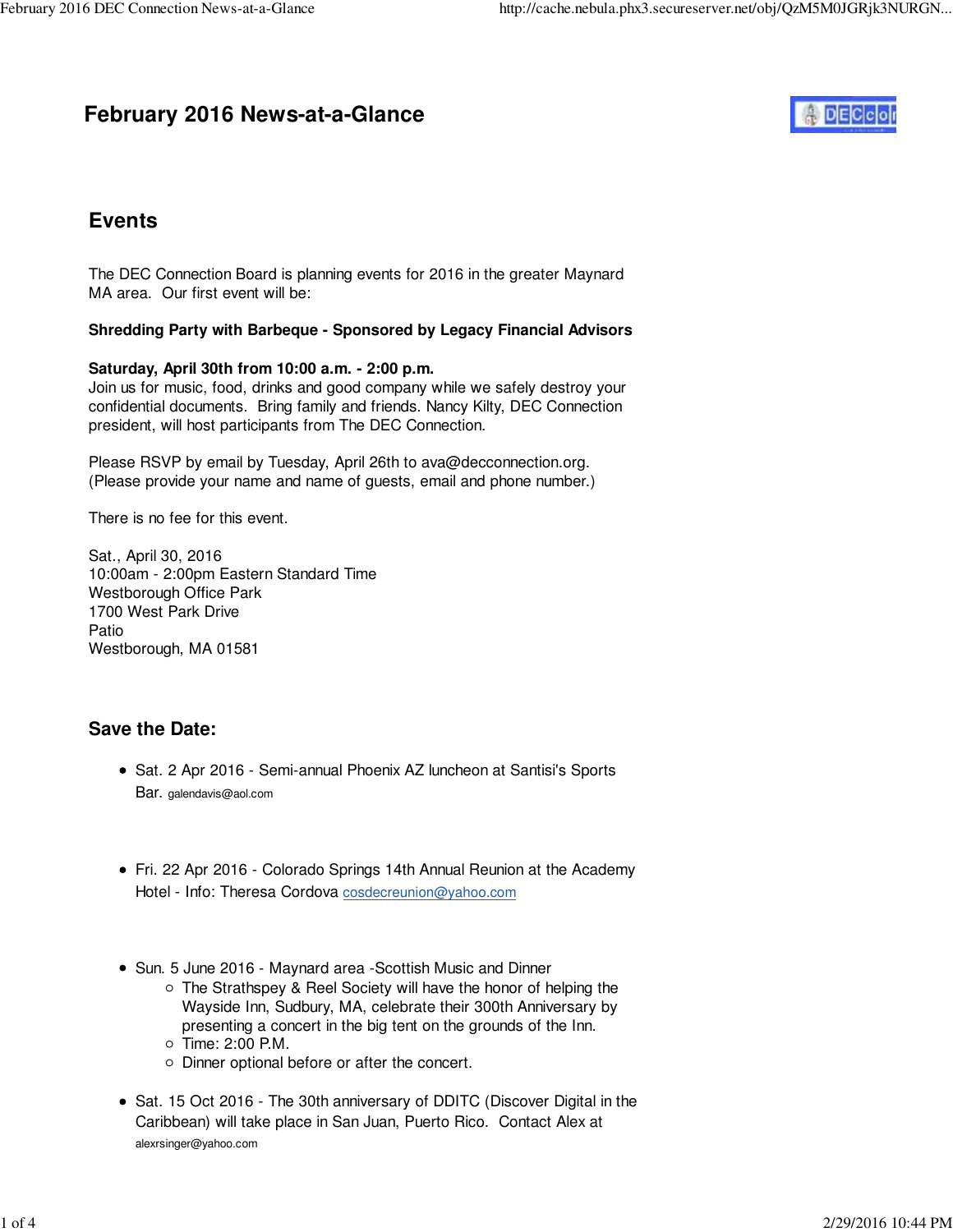Sally Hering reports that the group attending this week's Digital employee get-together in Naples FL enjoyed a nice evening sharing reminiscences, drinks and hors d'oeuvres, and some stayed for dinner at the M Grill Restaurant on the waterfront. Contact Sally if you would like to attend a future event. sahering@msn.com, C: 954.646.2360.



Sally Hering

## **DEC Connection Member News**

### **Important Update re: our e-newsletter Mailing List**

During March the contact manager we have used since 2006 is being retired as a product. We are anticipating the arrival of Mr. Murphy in conjuction with the migration to a new application. If you do not receive our newsletter at the end of March, please come to our website at http://www.decconnection.org to re-register for our e-newsletter.

This change will not impact our website **Member Services Center.**

**It's Renewal Time!** It's getting easier and easier to lose track of time. We're sending reminder emails to those of you who have paid dues since 2010, but your membership has expired at some point up to now. If you can renew, we'd appreciate your continued support. If you have not paid dues in the past but are enjoying our e-newsletters please consider joining for a year and sending in a brief update on your activities for our newsletter (members please send updates too). Thanks!

### Welcome to renewing and new DEC Connection members:

Curt Anderson (TX), Jim Boice (MA), Ron Brender (IN), Steve Clements (MA), Giorgio Corsi (France), Galen Davis (AZ), Tavo Diaz (MA), Royce Fuller (MA), Byron Garvey (TX), Jane Heaney (MA), Salvatore Infantino (FL), Bob Jack (MA),

Ed Lengyel (SC), Frank Lombardi (NH), Bruce MacFadden (TX), Glen Macko (CT), Marie Mangus (MA), Maurice Marks (TX), Jack McCord (GA), Aline Migrants (MA), Lorna Oinonen (MA), Sonny (Ralph) Provencher (MA), Barbara Reichert (MA), Bill Seaver (MA), Ellen Simarano (MA), Chuck Steinhauser (MA), George Stobie (MD), and Bill Vaillancourt (CA).

### **Membership Renewal Procedure:**

**Click link to see if your membership is current in our** Member Service Center.

and pay online with a credit card. If you have paid dues since 2010 you will be there - use the email address we have on file - no leading or trailing spaces - email ava@decconnection.org for help.

You can join us (or renew) at www.decconnection.org/join-online.htm

You can also send a check to The DEC Connection, c/o Bob Moore, 28 Fernglade Rd., Burlington MA 01803. \$10 for 1 year, \$25 for 3 years. If you prefer to use your PayPal account directly (not via our website), use our payment address: registrations@decconnection.org - do NOT use any Board member's personal email address.

## **DEC Connection Member NewsBytes: send yours to:**

ava@decconnection.org**.** See our NewsByte archive page.

**Bob Brownson** writes that he is very busily retired, but missing the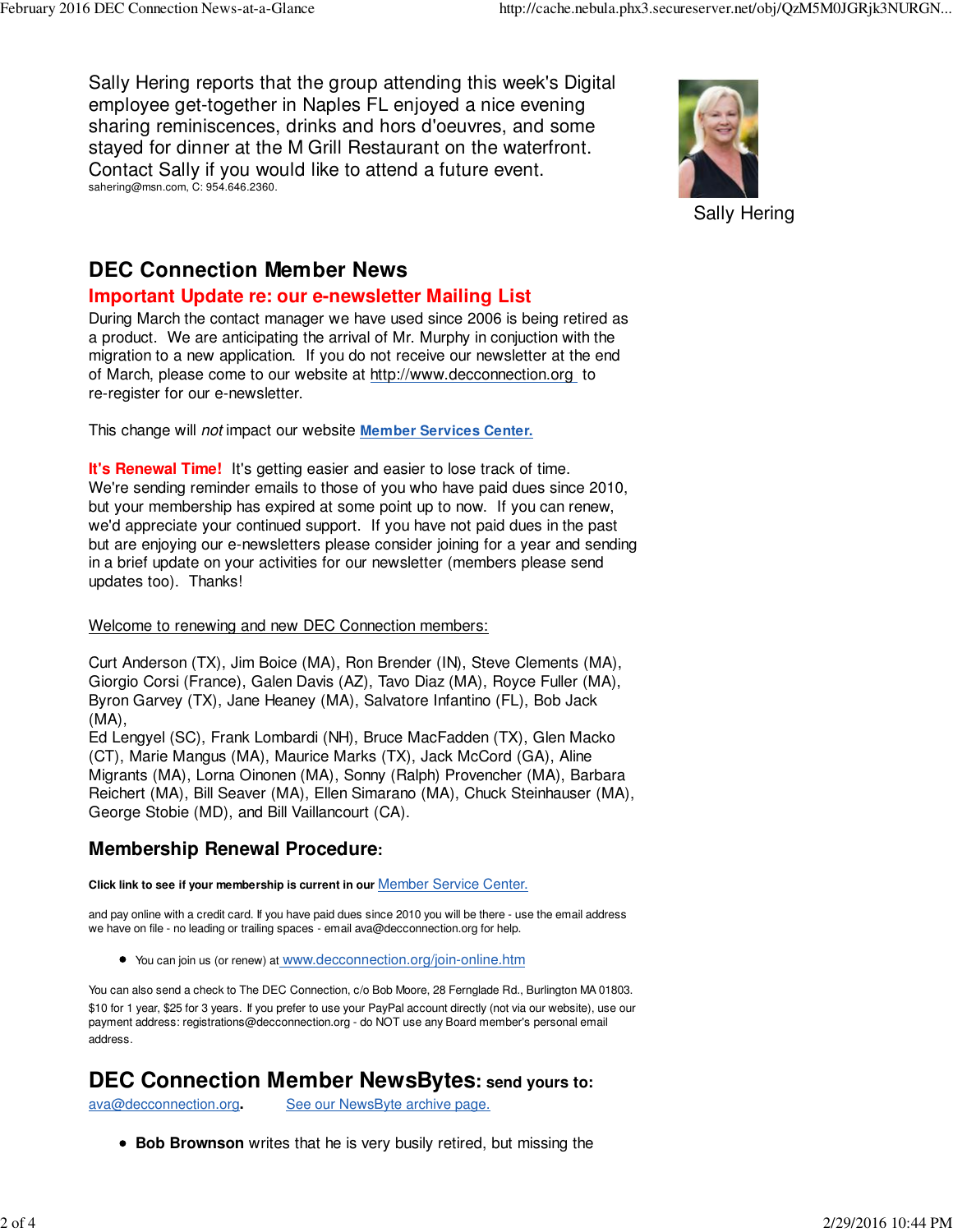action. :) bobbrownson@gmail.com

- Renewing DEC Connection member **Bill Seaver** writes: Almost 17 years after retiring (can it be that long?) I am finding my vacations are conflicting with my vacations. I spend about a third of the year away from my home in Concord, MA. I also have been practicing Tibetan Buddhism for the last 15 years. Life is good. billseaver@earthlink.net
- Renewing DEC Connection member **Ed Lengyel** writes: Carole and Ed Lengyel continue to enjoy golf and boating on Lake Keowee in the mountains of upper South Carolina. For now we are healthy and are getting caught up on our travel plans in both the US and overseas with cruises. Stop by! ed.lengyel@gmail.com
- From **Peter Koch:** The newsletter The Digital Alumni is in its 23rd year and I enjoy keeping the worldwide DEC community connected. I congratulate the DEC Connection for keeping the DEC community connected as well! pkoch@decalumni.com
- **Marce Enright** writes: 80 years old last June, I still maintain the New England Traditional Jazz web site at www.nejazz.com. Check it out! Happy Birthday, Marce! marce@nejazz.com

### **A Request**

• Norman Thornton wrote in to ask if anyone knows how to contact former Digital employee John P. Smith (not John F. Smith).

John lived Fairfax Station, Virginia (Braided Mane Ct.) and was a DEC executive. His neighbor said he moved about a year ago, maybe to Massachusetts. I am Norman T. Thornton. John and I met through Mr. Dave Baker (also a former DEC exec) back in the late 90's. John will remember the **Contingency Authoring Tool** and the **Virtual Enlightenment Tool** (AI tools) I created for **Digital**. I am seeking him to verify I created those tools. If you know where this CAT and VET might be archived (it was featured in one of DEC's shows), this too would be helpful to know. Thank you, Norman (703) 441-1525 or norman@appromorphic.com

## **Sad News Department**

Sadly, we have some deaths of former Digital employees to report:

- Paul V. McGovern, 77, Ithaca NY on 20 Feb 2016. Paul was Digital's first helicopter pilot.
- Lupe Jimenez Porter, 89, Phoenix AZ, on 17 Feb 2016.
- Jean Neal, 86, North Chelmsford MA on 31 Jan 2016.
- Mike English, 54, Colorado Springs CO on 26 Jan 2016. Digital had sponsored Mike on the US Olympics shooting team.
- Details are on our Memorial Page.

## **Website Updates**

**Where to Donate your Digital Equipment gear**